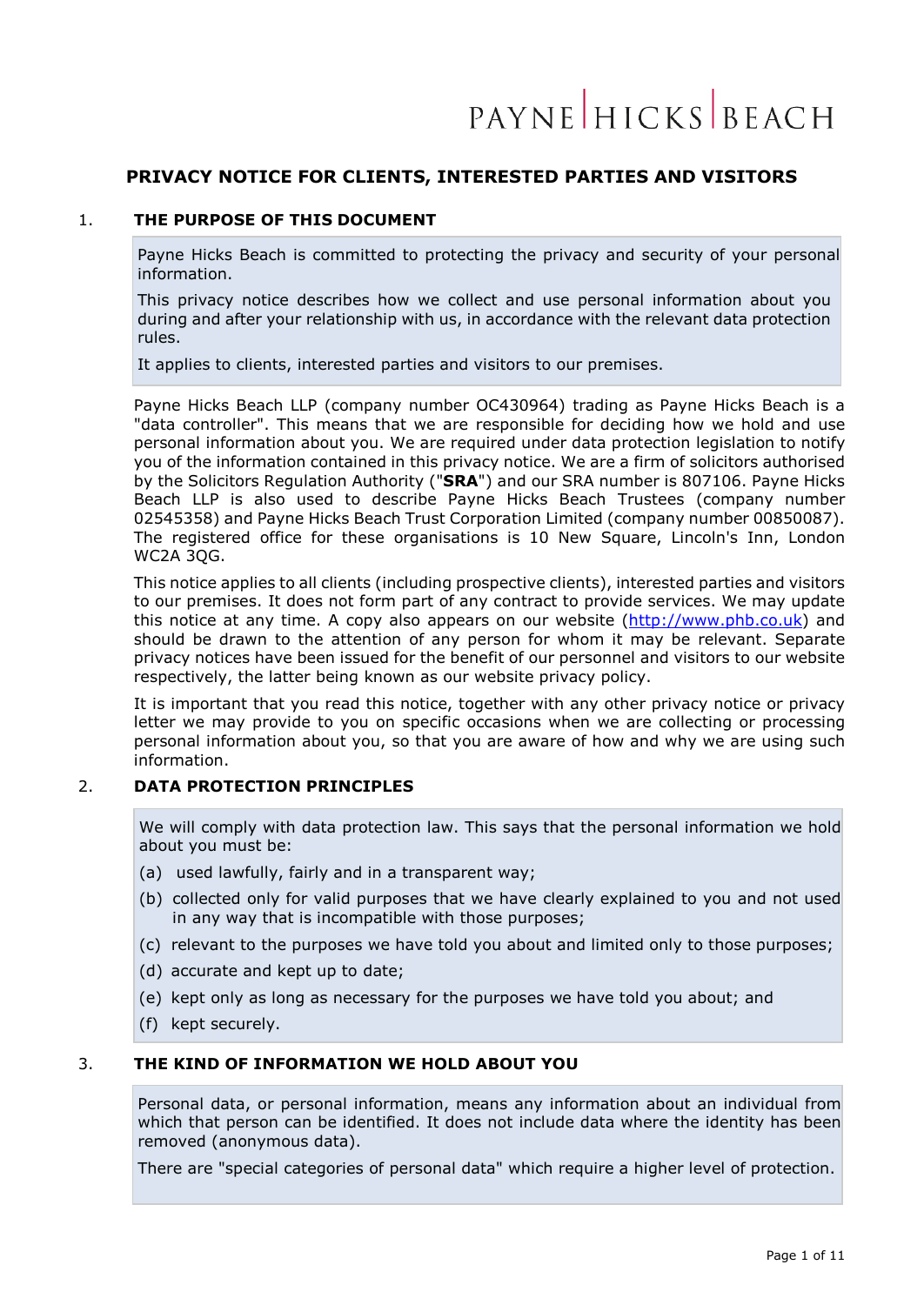We may collect, store, and use the following categories of personal information about you:

• Personal contact details such as name, title, addresses, telephone numbers, and personal email addresses, date of birth, gender, marital status and dependants, family information, National Insurance number, bank account details, employment, pension and tax information, nationality and immigration status, copies of and information from identification documents such as passport and driving licence, CCTV footage and photographs. This is not an exhaustive list.

It may also be necessary for us to collect, store and use the following "special categories of personal data":

• Information about your race or ethnicity, religious beliefs, sexual orientation and political opinions, trade union membership, information about your health, including any medical condition, genetic information and biometric data, and information about criminal convictions and offences.

When advising or acting for clients, we will always obtain the following information:

• Name, title, address and telephone number, information to enable us to check and verify identity (such as date of birth or passport details), electronic contact details (such as email address and mobile phone number), information relating to the matter in which our advice or representation are sought, information to enable us to undertake a credit or other financial check, financial details so far as they are relevant to the instructions (such as the source of funds and wealth if we are instructed on a purchase transaction).

The need for us to obtain additional personal data will be determined by the reason we have been instructed in relation to a particular matter.

# 4. **HOW PERSONAL INFORMATION IS COLLECTED**

We typically collect personal information about our clients directly from them when taking instructions. We also collect information from and about third parties in connection with those instructions. We collect personal information during the course of acting for our clients and managing our business generally. In particular, we may collect information:

- (a) from publicly accessible sources such as Companies House or HM Land Registry;
- (b) directly from a third party such as:
	- sanctions screening providers;
	- colleagues, witnesses and family members;
	- credit reference agencies; and
	- client due diligence providers.
- (c) from a third party such as:
	- bank or building society, another financial institution or advisor;
	- consultants and other professionals, including legal professionals and accountancy staff, we may engage in relation to a matter;
	- employer and/or trade union, professional body or pension administrators; and
	- doctors, medical and occupational health professionals;
- (d) via our website (for more information, please see the cookies policy on our website);
- (e) via our information technology (IT) systems such as:
	- case management, document management and time recording systems;
	- door entry systems, CCTV and access control systems and reception logs; and
	- automated monitoring of technical systems, such as our computer networks and connections, communications systems, email and instant messaging systems.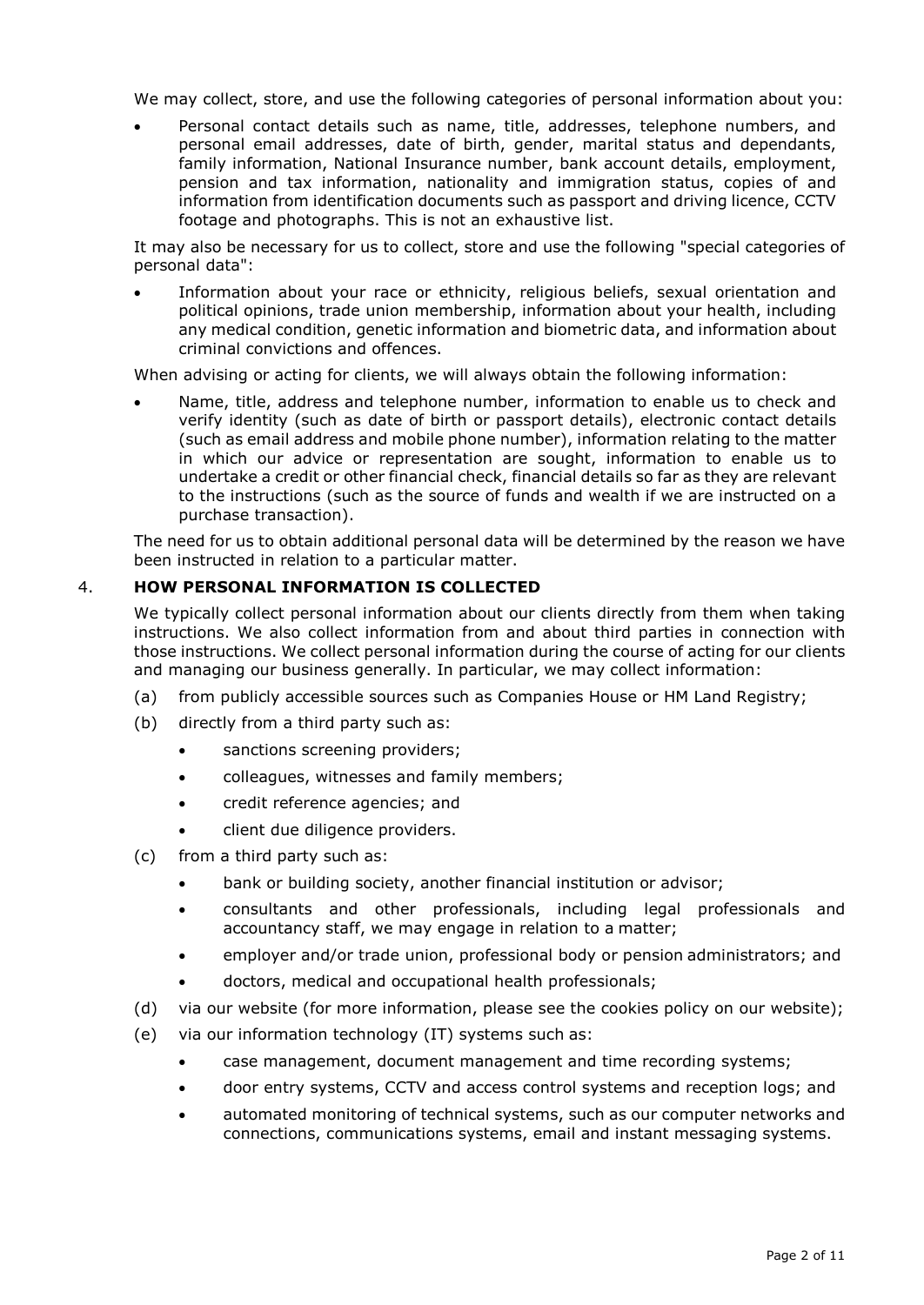# 5. **HOW WE WILL USE INFORMATION ABOUT YOU**

We will only use your personal information when the law allows us to. Most commonly, we will use your personal information in the following circumstances:

- (a) where we need to perform the contract we have entered into with you;
- (b) where we need to comply with a legal obligation; and
- (c) where it is necessary for our legitimate interests (or those of a third party) and your interests and fundamental rights do not override those interests.

We may also use your personal information in the following situations, which are likely to be rare:

- (a) where we need to protect your interests (or someone else's interests); and
- (b) where it is needed in the public interest.

#### **Situations in which we will use your personal information**

Some or all of the categories of information in section 3 above are required primarily to allow us to perform our contract with you and to enable us to comply with legal obligations.

In some cases we may use your personal information to pursue legitimate interests of our own or of third parties, such as business or commercial reasons, provided your interests and fundamental rights do not override those interests. Some of the above grounds for processing will overlap and there may be several grounds which justify our use of your personal information.

We need personal information from our clients so that we may provide the legal services we have been asked to provide. If a client or potential client chooses not to provide personal data to us, we may be unable to act.

Personal data belonging to our clients and where applicable other relevant parties will also be "processed" (used) for the purposes of preventing money laundering and terrorist financing. Appropriate due diligence checks will usually include adverse media screening, which involves a review of data that is publicly available on the intranet. Checks may be conducted against prospective, previous or existing clients and other parties at our discretion.

Finally, with explicit consent, we use personal information to send marketing information we think our clients and contacts might be interested in. This may include newsletters and bulletins.

The situations in which we will anticipate we will process personal information are listed below. For general guidance, we have set out the likely situations in which personal information will be processed, the categories of data involved and the lawful bases on which processing will typically take place.

| <b>Situation</b>                                                                                                                                                                                                                                                                                                                                                         | Data category                                                                                                                                                                                                                                                                                                                       | <b>Lawful processing basis</b>                                                                                                                                              |
|--------------------------------------------------------------------------------------------------------------------------------------------------------------------------------------------------------------------------------------------------------------------------------------------------------------------------------------------------------------------------|-------------------------------------------------------------------------------------------------------------------------------------------------------------------------------------------------------------------------------------------------------------------------------------------------------------------------------------|-----------------------------------------------------------------------------------------------------------------------------------------------------------------------------|
| Processing data belonging<br>to clients for the purpose<br>of providing legal services<br>(including processing for<br>internal and external<br>auditing, investigation,<br>regulation accreditation<br>and taxation, quality<br>checks, credit reference<br>checks and business and<br>operational reasons such<br>as updating and<br>enhancing the records we<br>hold) | Basic personal contact details<br>such as name, title, addresses,<br>telephone numbers, and<br>personal email addresses<br>Date of birth<br>Gender<br>Family details such as marital<br>status and details of dependants<br>National Insurance number<br>Bank account details<br>Tax, employment and pension<br>details and records | To pursue our<br>(i)<br>legitimate interest in<br>carrying out the<br>instructions of our<br>clients<br>To allow us to perform<br>(ii)<br>our contracts with our<br>clients |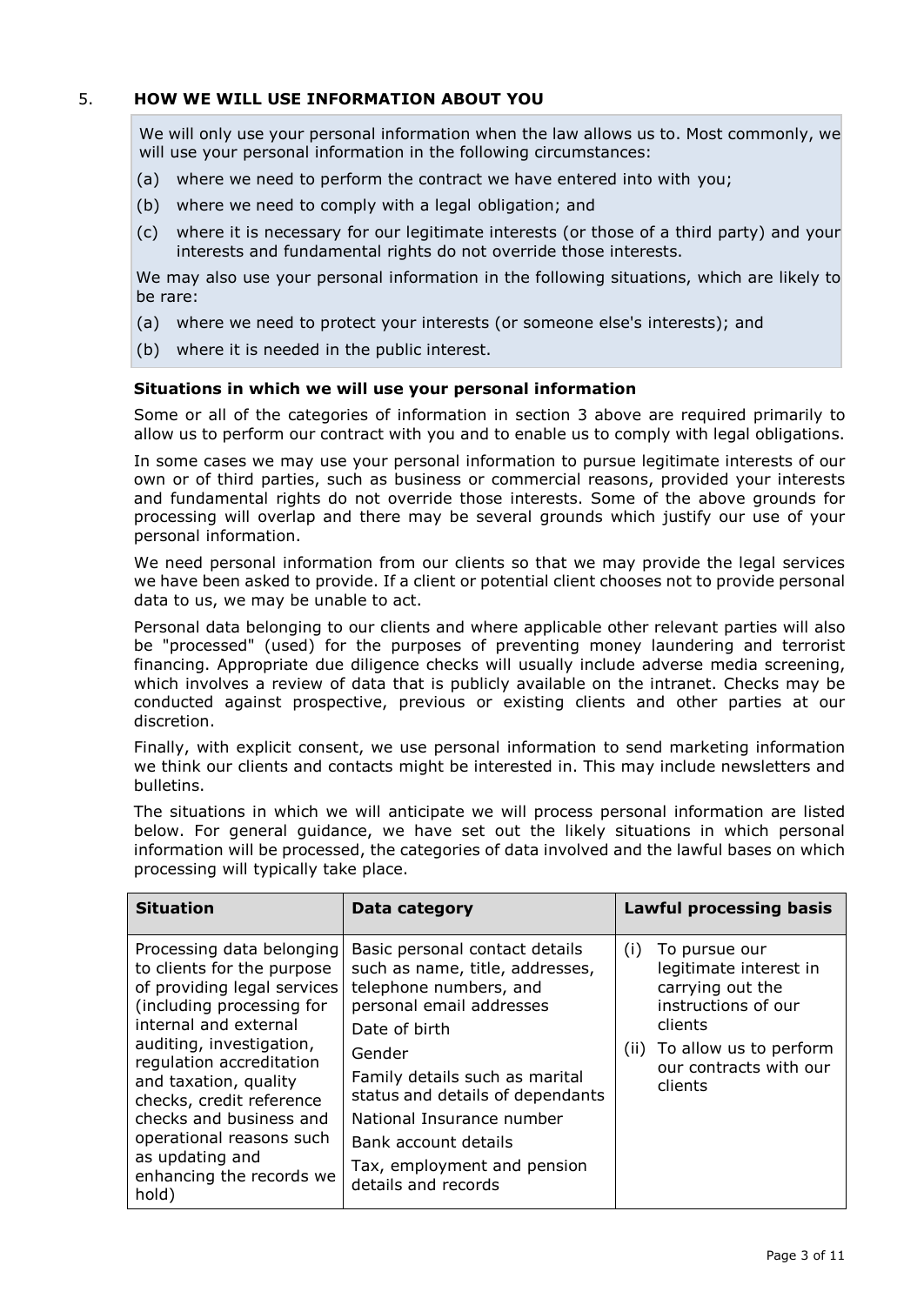| <b>Situation</b>                                                                                                | Data category                                                                                                                                                                                                                                                                                                                                                                                                                                                                                                                      | <b>Lawful processing basis</b>                                                                                                                                             |
|-----------------------------------------------------------------------------------------------------------------|------------------------------------------------------------------------------------------------------------------------------------------------------------------------------------------------------------------------------------------------------------------------------------------------------------------------------------------------------------------------------------------------------------------------------------------------------------------------------------------------------------------------------------|----------------------------------------------------------------------------------------------------------------------------------------------------------------------------|
|                                                                                                                 | Copies of and information from<br>identification documents such<br>as passport and driving licence<br>and utility bills<br>Details from personal or<br>professional online presence<br>CCTV footage and photographs                                                                                                                                                                                                                                                                                                                |                                                                                                                                                                            |
|                                                                                                                 | "Special categories of personal<br>data" such as information<br>revealing racial or ethnic origin,<br>religious or philosophical beliefs,<br>health and sexual orientation,<br>trade union membership,<br>genetic and biometric data                                                                                                                                                                                                                                                                                               | (i)<br>Explicit consent<br>(ii)<br>Establishing, exercising<br>or defending legal<br>claims (iii) Data<br>manifestly made public<br>by the client                          |
|                                                                                                                 | Information about criminal<br>convictions and offences                                                                                                                                                                                                                                                                                                                                                                                                                                                                             | Explicit consent<br>(i)<br>(ii)<br>Establishing, exercising<br>or defending legal<br>claims                                                                                |
| Processing data belonging<br>to interested parties for<br>the purpose of providing<br>legal services to clients | Basic personal contact details<br>such as name, title, addresses,<br>telephone numbers, and<br>personal email addresses<br>Date of birth<br>Gender<br>Family details such as marital<br>status and details of dependants<br>National Insurance number<br>Bank account details<br>Tax, employment and pension<br>details and records<br>Copies of identification<br>documents such as passport and<br>driving licence and utility bills<br>Details from personal or<br>professional online presence<br>CCTV footage and photographs | To pursue our legitimate<br>interest in carrying out the<br>instructions of our clients                                                                                    |
|                                                                                                                 | "Special categories of personal<br>data" such as information<br>revealing racial or ethnic origin,<br>religious or philosophical beliefs,<br>health and sexual orientation,<br>trade union membership,<br>genetic and biometric data                                                                                                                                                                                                                                                                                               | (i)<br>Explicit consent<br>(ii)<br>Establishing,<br>exercising<br>or<br>defending legal claims<br>Data manifestly made<br>(iii)<br>public<br>the<br>by<br>interested party |
|                                                                                                                 | Information about criminal<br>convictions and offences                                                                                                                                                                                                                                                                                                                                                                                                                                                                             | (i)<br>Explicit consent<br>(ii)<br>Establishing,<br>exercising or<br>defending legal claims                                                                                |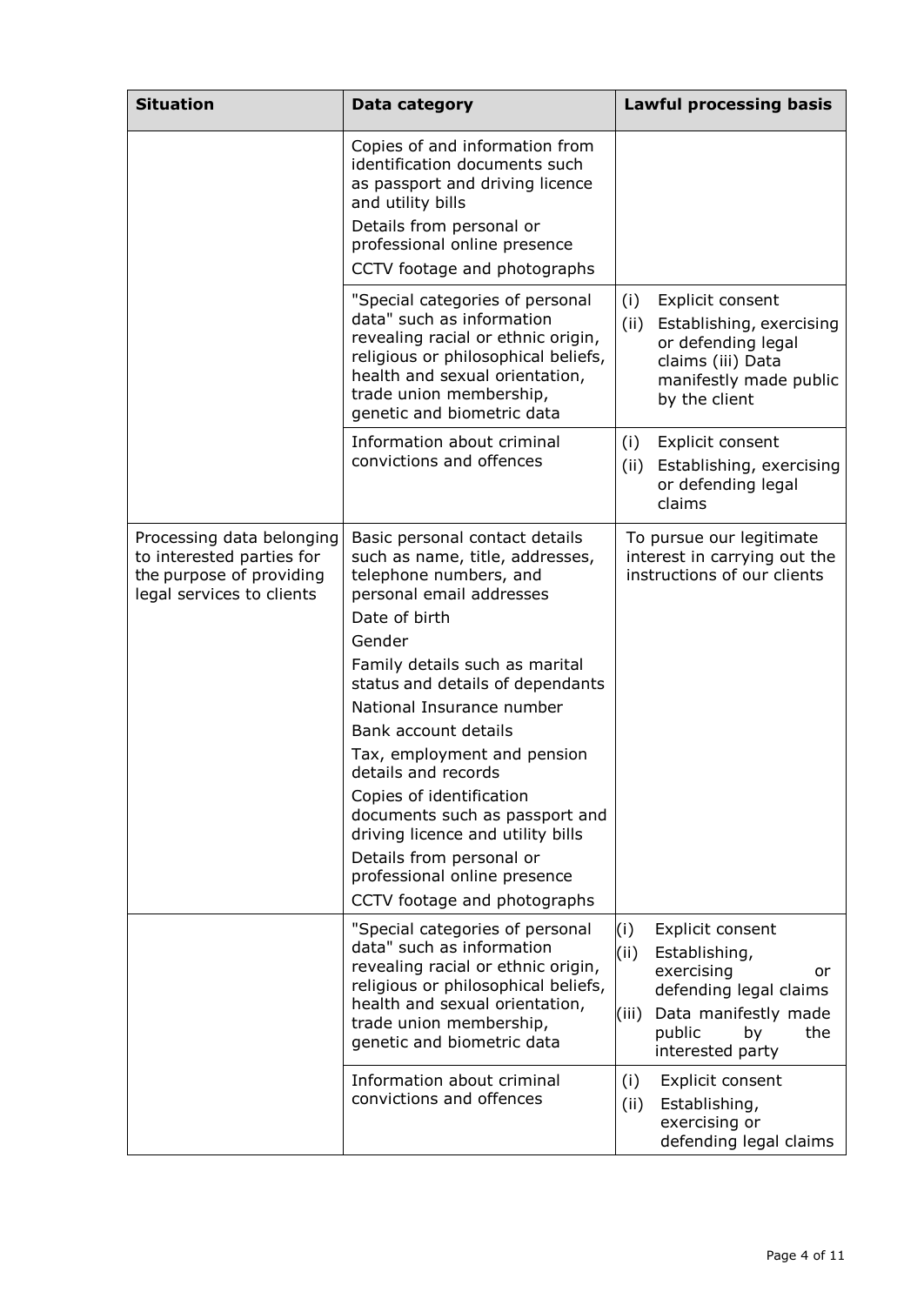| <b>Situation</b>                                                                                                                                                                                                                                                | Data category                                                                                                                                                                                                                                                                                                                                                                                                                                                                                                                                              |                                                                  | <b>Lawful processing basis</b>                                                                                                                                    |  |
|-----------------------------------------------------------------------------------------------------------------------------------------------------------------------------------------------------------------------------------------------------------------|------------------------------------------------------------------------------------------------------------------------------------------------------------------------------------------------------------------------------------------------------------------------------------------------------------------------------------------------------------------------------------------------------------------------------------------------------------------------------------------------------------------------------------------------------------|------------------------------------------------------------------|-------------------------------------------------------------------------------------------------------------------------------------------------------------------|--|
| Processing data<br>belonging to clients and<br>interested parties for<br>the purpose of<br>preventing money<br>laundering and terrorist<br>financing (including<br>processing necessary to<br>comply with<br>professional, legal and<br>regulatory obligations) | Basic personal contact details<br>such as name, title, addresses,<br>telephone numbers, and<br>personal email addresses<br>Date of birth<br>Gender<br>Family details such as marital<br>status and details of dependants<br>National Insurance number<br>Bank account details<br>Tax, employment and pension<br>details and records<br>Copies of and information from<br>identification documents such as<br>passport and driving licence and<br>utility bills<br>Details from personal or<br>professional online presence<br>CCTV footage and photographs | (i)<br>(ii)                                                      | To pursue our<br>legitimate interest in<br>preventing criminal<br>activity<br>To enable us to<br>comply with legal<br>obligations and<br>exercise specific rights |  |
|                                                                                                                                                                                                                                                                 | "Special categories of personal<br>data" such as information<br>revealing racial or ethnic origin,<br>religious or philosophical beliefs,<br>health and sexual orientation,<br>trade union membership,<br>genetic and biometric data                                                                                                                                                                                                                                                                                                                       | (i)<br>(ii)<br>(iii)                                             | Explicit consent<br>Establishing,<br>exercising<br>or<br>defending legal claims<br>Data manifestly made<br>public by the client or<br>interested party            |  |
|                                                                                                                                                                                                                                                                 | Information about criminal<br>convictions and offences                                                                                                                                                                                                                                                                                                                                                                                                                                                                                                     | (i)<br>(ii)                                                      | Explicit consent<br>Establishing,<br>exercising or<br>defending legal<br>claims                                                                                   |  |
| Processing data<br>belonging to clients and<br>contacts for the<br>purpose of providing<br>marketing information                                                                                                                                                | Basic personal contact details<br>such as name, title, addresses,<br>telephone numbers, and<br>personal email addresses                                                                                                                                                                                                                                                                                                                                                                                                                                    | (i)<br>(ii)                                                      | Explicit consent<br>To pursue our<br>legitimate interest in<br>assisting relevant<br>parties and promoting<br>our services                                        |  |
| Processing data<br>belonging to our<br>suppliers for the<br>purpose of managing<br>our business generally                                                                                                                                                       | Basic personal contact details<br>such as name, title, addresses,<br>telephone numbers, and<br>personal email addresses                                                                                                                                                                                                                                                                                                                                                                                                                                    | To pursue our legitimate<br>interest in operating<br>effectively |                                                                                                                                                                   |  |
| Processing data<br>belonging to visitors for<br>the safety and security of<br>our personnel and other<br>visitors                                                                                                                                               | Basic personal contact details<br>such as name, title, addresses,<br>telephone numbers, and<br>personal email addresses<br>CCTV footage and photographs                                                                                                                                                                                                                                                                                                                                                                                                    |                                                                  | To pursue our legitimate<br>interest in assisting the<br>emergency services and<br>protecting and assisting<br>relevant parties                                   |  |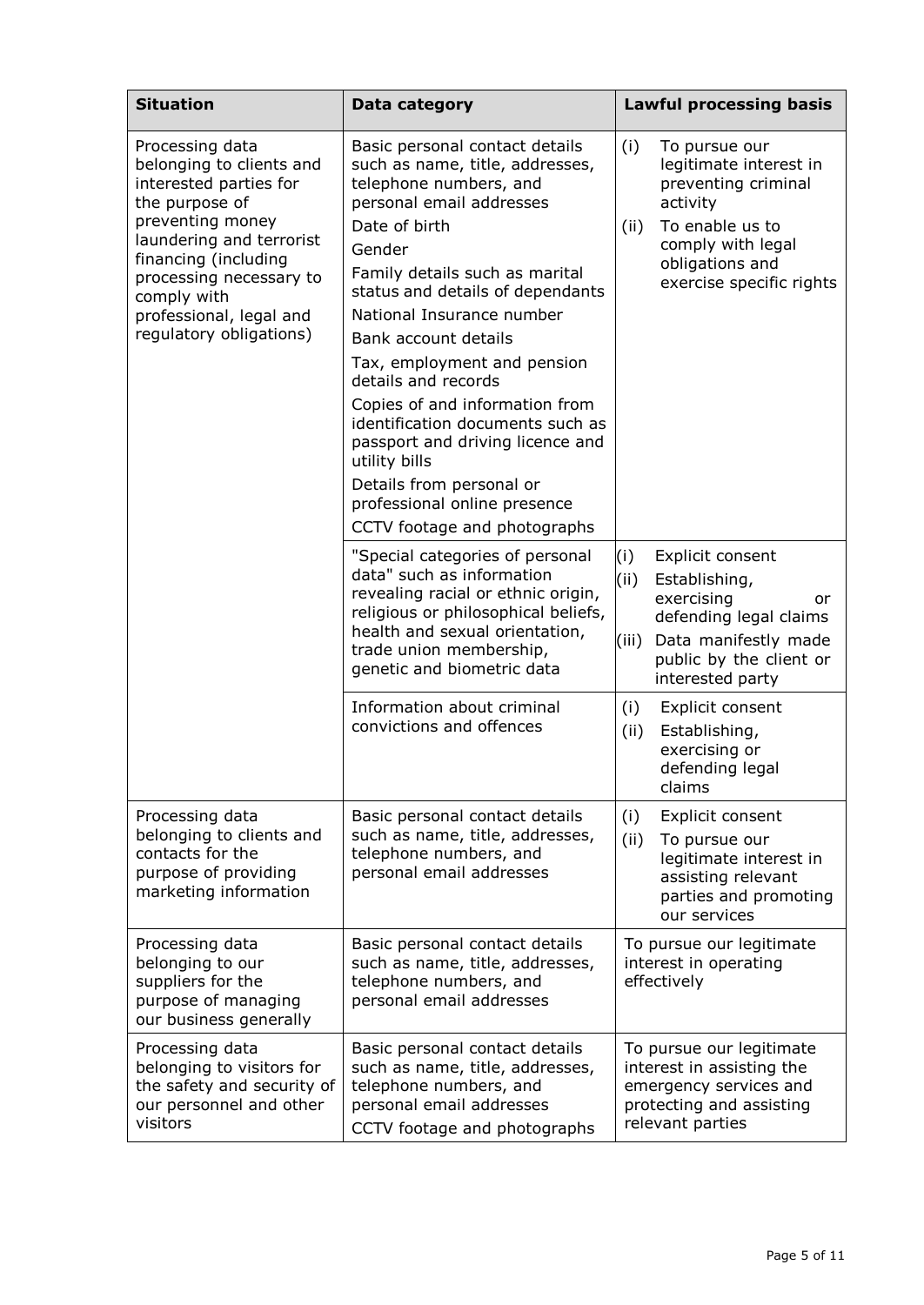| <b>Situation</b>                                                                                                                                     | Data category                                                                                                           | <b>Lawful processing basis</b>                                                                                                  |  |
|------------------------------------------------------------------------------------------------------------------------------------------------------|-------------------------------------------------------------------------------------------------------------------------|---------------------------------------------------------------------------------------------------------------------------------|--|
| Processing data<br>belonging to clients,<br>interested parties and<br>visitors for the purpose<br>of complying with health<br>and safety obligations | Basic personal contact details<br>such as name, title, addresses,<br>telephone numbers, and<br>personal email addresses | To pursue our legitimate<br>interest in assisting the<br>emergency services and<br>protecting and assisting<br>relevant parties |  |
|                                                                                                                                                      | Information about health,<br>including any medical condition                                                            | Explicit consent<br>(i)<br>(ii)<br>Establishing,<br>exercising or<br>defending legal claims                                     |  |

### **If you do not provide personal information**

If you do not provide certain information when requested, we may not be able to perform the contract we have entered into with you (such as providing legal services), or we may be prevented from complying with our legal obligations (such as performing appropriate due diligence measures in relation to our clients).

### **Change of purpose**

We will only use your personal information for the purposes for which we collected it, unless we reasonably consider that we need to use it for another reason and that reason is compatible with the original purpose. If we need to use your personal information for an unrelated purpose, we will notify you and we will explain the legal basis which allows us to do so.

Please note that we may process your personal information without your knowledge or consent, in compliance with the above rules, where this is required or permitted by law.

### 6. **HOW WE USE SPECIAL CATEGORIES OF PERSONAL DATA**

"Special categories of personal data" require higher levels of protection. We need to have further justification for collecting, storing and using this type of personal information. We may process special categories of personal data in accordance with Articles 6 and 9 of the retained EU law version of the General Data Protection Regulation (*(EU) 2016/679*) ("**UK GDPR**") and the Data Protection Act 2018 ("**DPA 2018**") in the following circumstances:

- (a) in limited circumstances and not generally, with your explicit written consent; and
- (b) where we need to carry out our legal obligations and in line with our data protection policy.

Less commonly, we may process this type of information where it is needed in relation to legal claims or where it is needed to protect your interests (or someone else's interests) and you are not capable of giving your consent, or where you have already made the information public.

When we process any special categories of personal data we shall refer you to our Appropriate Policy Document as required. Please see the Information Commissioner's Office ("**ICO**") website for further details. The address of the ICO website is: [ico.org.uk.](http://www.ico.org.uk/)

### **Do we need your consent?**

We do not need your consent if we use special categories of your personal data in accordance with our written policy to carry out our legal obligations or exercise specific legal rights. In limited circumstances, we may approach you for your written consent to allow us to process certain particularly special categories of personal data. If we do so, we will provide you with full details of the information that we would like and the reason we need it, so that you can carefully consider whether you wish to consent.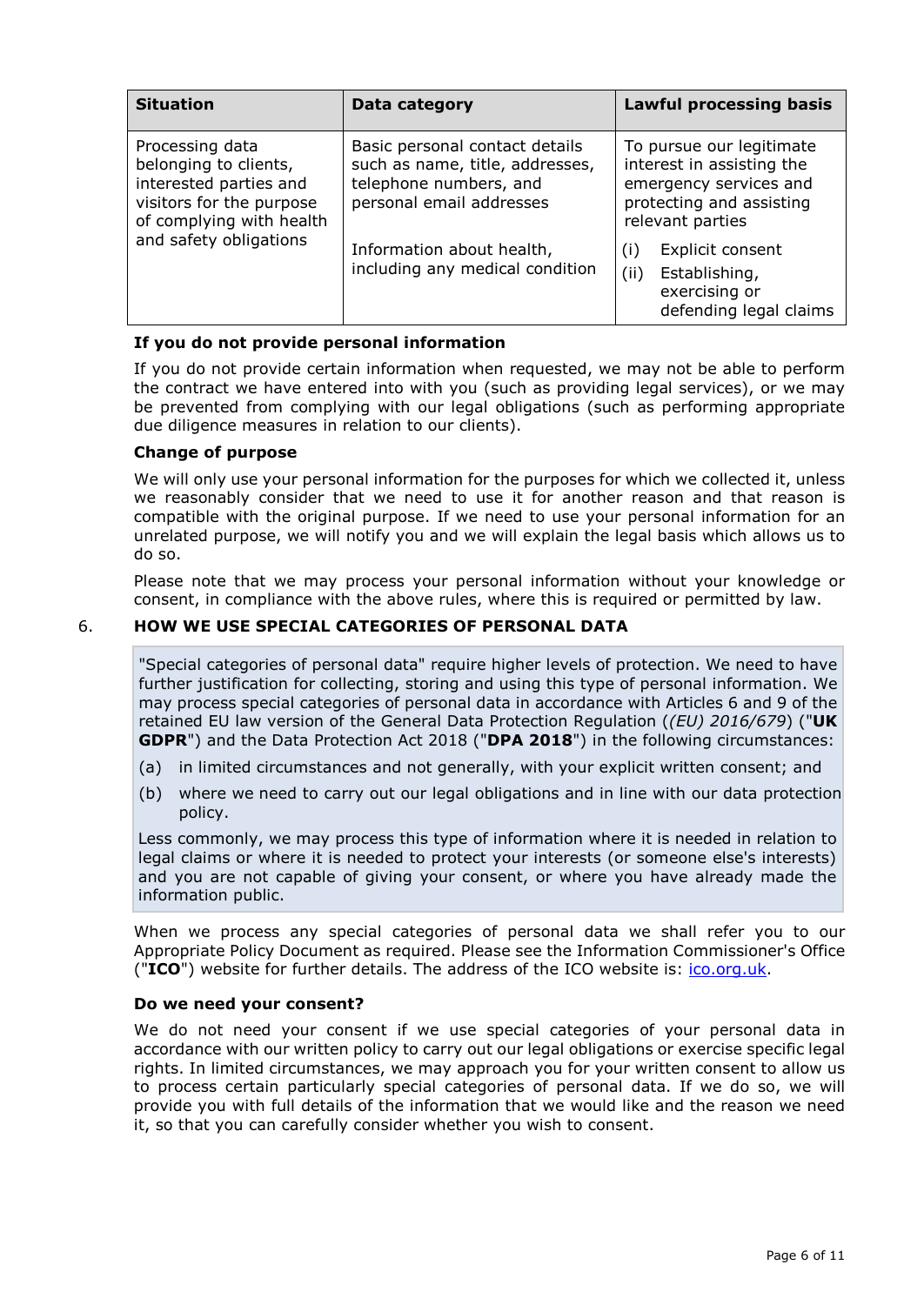# 7. **INFORMATION ABOUT CRIMINAL CONVICTIONS**

We may only use information relating to criminal convictions where the law allows us to do so or where we have obtained your explicit consent to do so. This will usually be where such processing is necessary to carry out our obligations and provided we do so in line with our data protection policy.

Less commonly, we may use information relating to criminal convictions where it is necessary in relation to legal claims, where it is necessary to protect your interests (or someone else's interests) and you are not capable of giving your consent, or where you have already made the information public.

We envisage that we will hold information about criminal convictions of clients and interested third parties.

We will only collect information about criminal convictions if it is appropriate given the circumstances and where we are legally able to do so. We may be notified of such information directly by you or by other people. We will use information about criminal convictions and offences in the following ways:

- to inform the way in which we act for our clients;
- to assist us in deciding whether to act or continue to act; and
- to comply with our professional or statutory obligations.

#### 8. **AUTOMATED DECISION-MAKING**

Automated decision-making takes place when an electronic system uses personal information to make a decision without human intervention. We are allowed to use automated decision-making in the following circumstances:

- (a) where we have notified you of the decision and given you 21 days to request a reconsideration;
- (b) where it is necessary to perform the contract with you and appropriate measures are in place to safeguard your rights; and
- (c) in limited circumstances, with your explicit written consent and where appropriate measures are in place to safeguard your rights.

If we make an automated decision on the basis of any special categories of personal data, we must have either your explicit written consent or it must be justified in the public interest, and we must also put in place appropriate measures to safeguard your rights.

We do not envisage that any decisions will be taken about you using automated means. However, we will notify you in writing if this position changes. In any event, you will not be subject to decisions that have a significant impact on you based solely on automated decision-making, unless we have a lawful basis for doing so and we have notified you.

### 9. **DATA SHARING**

We may have to share your data with third parties, including third party service providers.

We require third parties to respect the security of your data and to treat it in accordance with the law.

We may transfer your personal information outside the UK. If we do, you can expect a similar degree of protection in respect of your personal information.

#### **Why might you share my personal information with third parties?**

We may share your personal information with third parties where required by law, where it is necessary to manage or market our business or where we have another legitimate interest in doing so.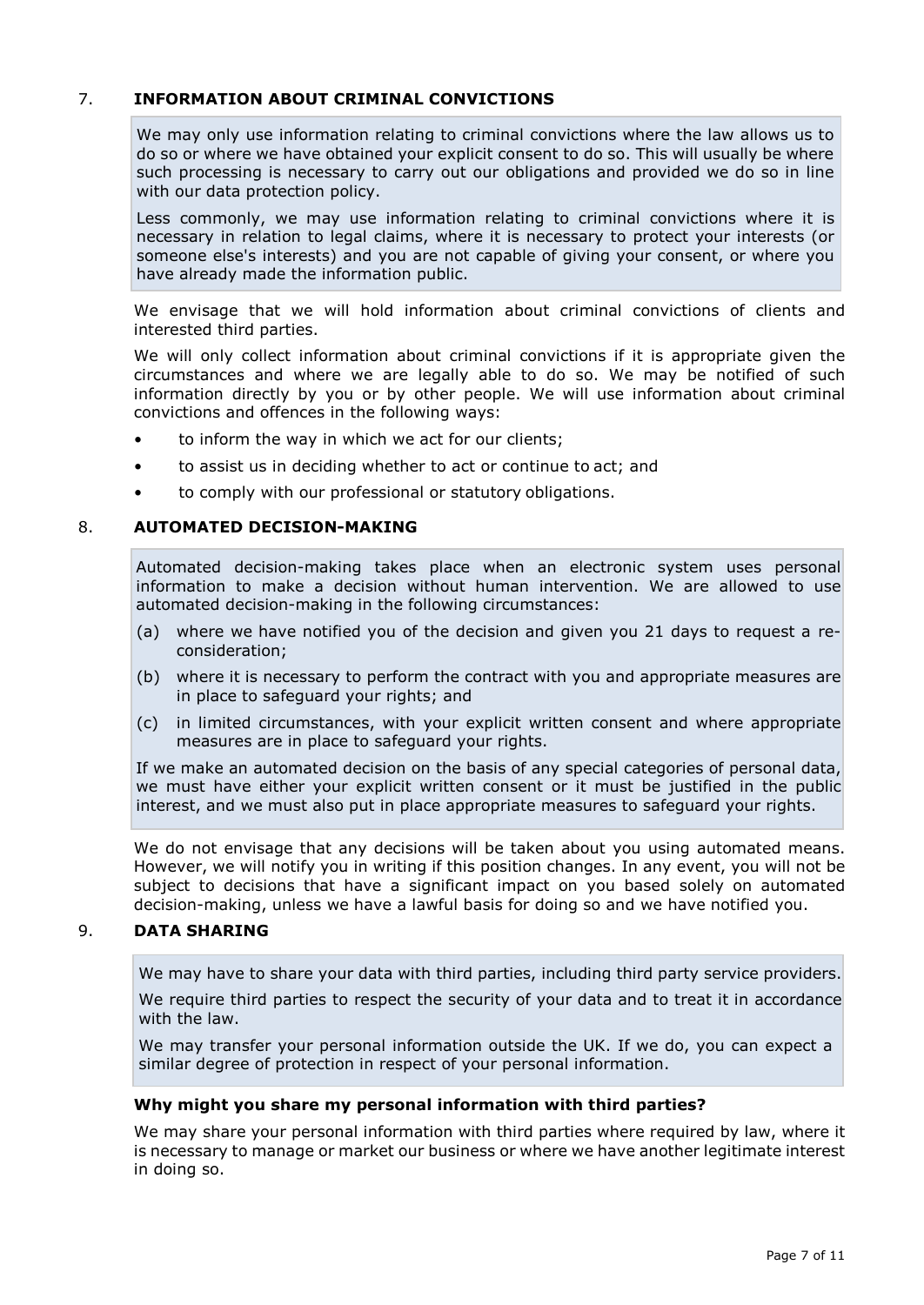## **Which third party service providers process my personal information?**

Our third party service providers change from time to time and we can let you have details of parties who are processing your data at any given time upon request. We routinely share personal data with:

- professional advisers who we instruct on your behalf or refer you to (such as barristers, medical professionals, accountants, tax advisors or other experts);
- other third parties where necessary to carry out instructions (such as Companies House, mortgage providers or HM Land Registry in the case of a property transaction);
- credit reference agencies;
- our insurers and brokers. Our professional indemnity brokers are Lockton Companies LLP ("**Lockton**"). Lockton's data protection information notice may be found here: [Lockton's Data Protection Information](http://phb.uk/Documents/LocktonDataProtection.pdf) Notice;
- external auditors such as in relation to accreditation and the audit of our accounts;
- our banks;
- external service suppliers, representatives and agents that we use to make our business more efficient, (such as typing services, marketing agencies, IT support companies, document collation or analysis suppliers); and
- adverse media, identification and verification providers that allow us to meet our legal and regulatory obligations such as those under The Money Laundering and Terrorist Financing Regulations 2017, are provided by World Compliance Inc and Creditsafe Limited.

Currently, the following organisations technically have access to the personal data of all clients by default:

- Mimecast (email backup);
- Shift F7 (IT support); and
- Iron Mountain/Chatham Archives (storage of physical files).

Mimecast is a respected international organisation. Iron Mountain and Chatham Archives store files exclusively in their secure, UK facilities. Shift F7 has access to personal data in encrypted form only. We understand that these organisations provide services to many other firms of solicitors.

We only allow our service providers to handle your personal data if we are satisfied they take appropriate measures to protect your personal data. We also impose contractual obligations on service providers relating to ensure they can only use your personal data to provide services to us and to you.

We may disclose and exchange information with law enforcement agencies and regulatory bodies to comply with our legal and regulatory obligations.

We may also need to share some personal data with other parties, such as potential buyers of some or all of our business or during a re-structuring. Usually, information will be anonymised but this may not always be possible. The recipient of the information will be bound by confidentiality obligations.

### **How secure is my information with third party service providers?**

All of our third party service providers are required to take appropriate security measures to protect your personal information in line with our policies. We do not allow our third party service providers to use your personal data for their own purposes. We only permit them to process your personal data for specified purposes and in accordance with our instructions.

### **What about other third parties?**

We may share your personal information with other third parties, for example in the context of the possible sale or restructuring of the business, or if it is required for legitimate business activities (or similar). The recipient of the information will be bound by confidentiality obligations. We may also need to share your personal information with a regulator or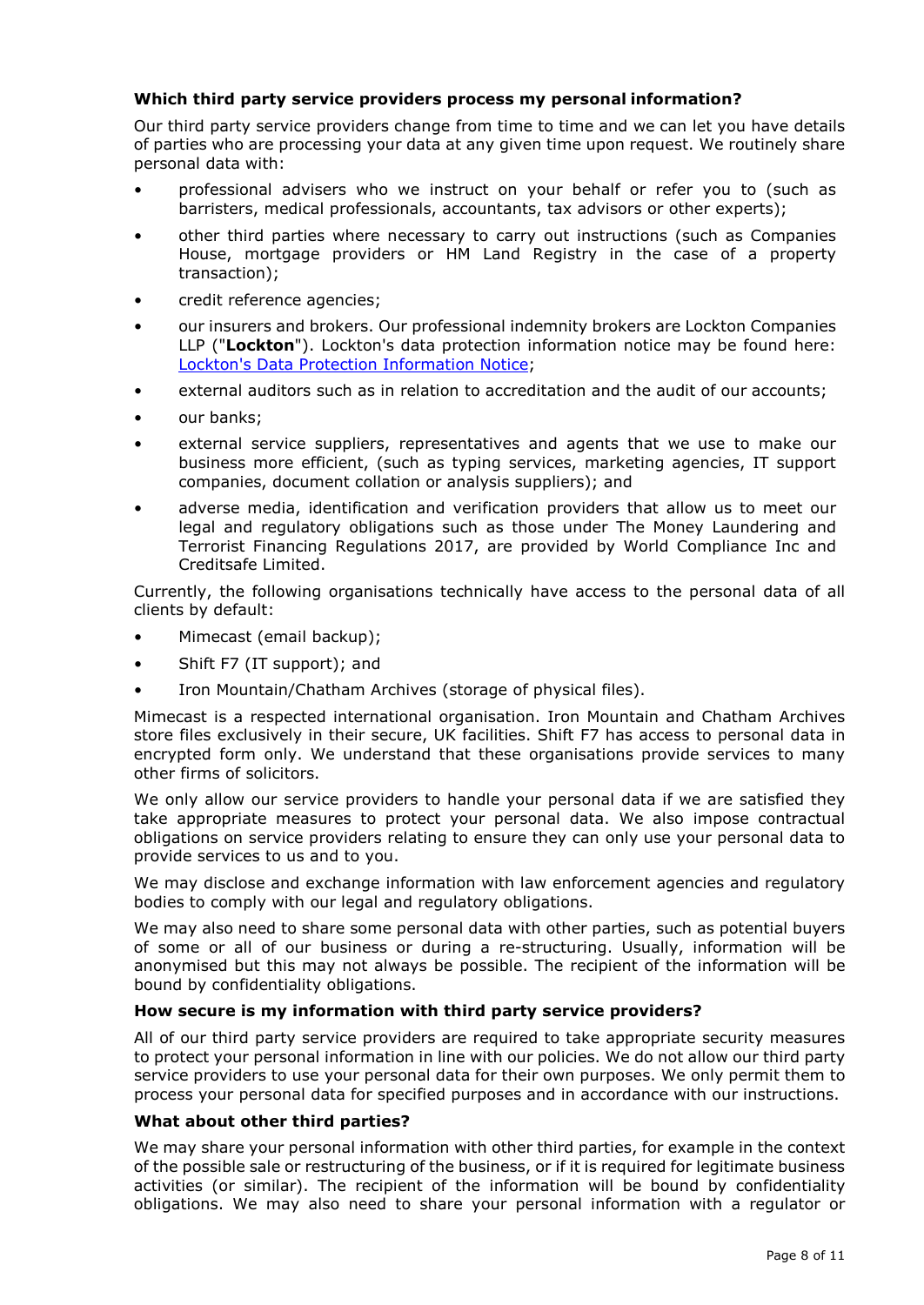otherwise to comply with the law. Where appropriate, marketing information will be shared with specialist agencies acting on our behalf. Suppliers such as IT support companies may also have access to this information.

### **Transferring information outside the UK**

All of our personnel are based in the United Kingdom ("**UK**"), although some may travel outside the UK from time to time. On occasion, it may be necessary to transfer the personal data that we hold about you to third parties based in countries within or outside the European Economic Area ("**EEA**"). Should it be necessary to do so, we may need to ensure that there is an adequacy regulation issued by the Secretary of State in the UK in respect of the country that we are transferring personal data to (meaning that the country is deemed to provide an adequate level of protection in accordance with the UK GDPR and DPA 2018).

We may need to put in place appropriate measures to ensure that your personal data is treated in a way that is consistent with the UK data protection laws. Such laws are likely to include the UK GDPR, the DPA 2018 and in accordance with EU laws, the EU General Data Protection Regulation ("**EU GDPR**"), if applicable. We may rely upon an exemption, if it is a "one off or irregular" transfer, or put in place safeguards such as standard contractual clauses.

If the European Commission does not award the UK an adequacy regulation in accordance with the EU Future Relationship Act 2020 and within the bridging mechanism timeframe, any third parties based within the EEA that transfer data to us from the EEA to the UK may, in certain circumstances, require us to agree standard contractual clauses with them before they are able to transfer personal data to us.

We have appointed IT Governance Europe Limited to act as our EU representative. If you wish to exercise your rights under the EU GDPR, or have any queries in relation to your rights or general privacy matters, please email our Representative at [eurep@itgovernance.eu.](mailto:eurep@itgovernance.eu) Please ensure to include our firm name in any correspondence you send to our Representative.

## 10. **DATA SECURITY**

We have put in place measures to protect the security of your information. Details of these measures are available upon request.

Third parties will only process your personal information on our instructions and where they have agreed to treat the information confidentially and to keep it secure.

We have put in place appropriate security measures to prevent your personal information from being accidentally lost, used or accessed in an unauthorised way, altered or disclosed. In addition, we limit access to your personal information to those employees, agents, contractors and other third parties who have a business need to know. They will only process your personal information on our instructions and they are subject to a duty of confidentiality.

We have put in place procedures to deal with any suspected data security breach and will notify you and any applicable regulator of a suspected breach where we are legally required to do so.

### 11. **DATA RETENTION**

### **How long will you use my information for?**

We will only retain your personal information for as long as necessary to fulfil the purposes we collected it for, including for the purposes of satisfying any legal, accounting, or reporting<br>
requirements. Our Data Retention Guidelines may be found here: requirements. Our Data Retention Guidelines may be found here: [http://www.phb.co.uk/compliance/data-protection.](http://www.phb.co.uk/compliance/data-protection)

To determine the appropriate retention period for personal data, we consider the amount, nature, and sensitivity of the personal data, the potential risk of harm from unauthorised use or disclosure of your personal data, the purposes for which we process your personal data and whether we can achieve those purposes through other means, and the applicable legal requirements.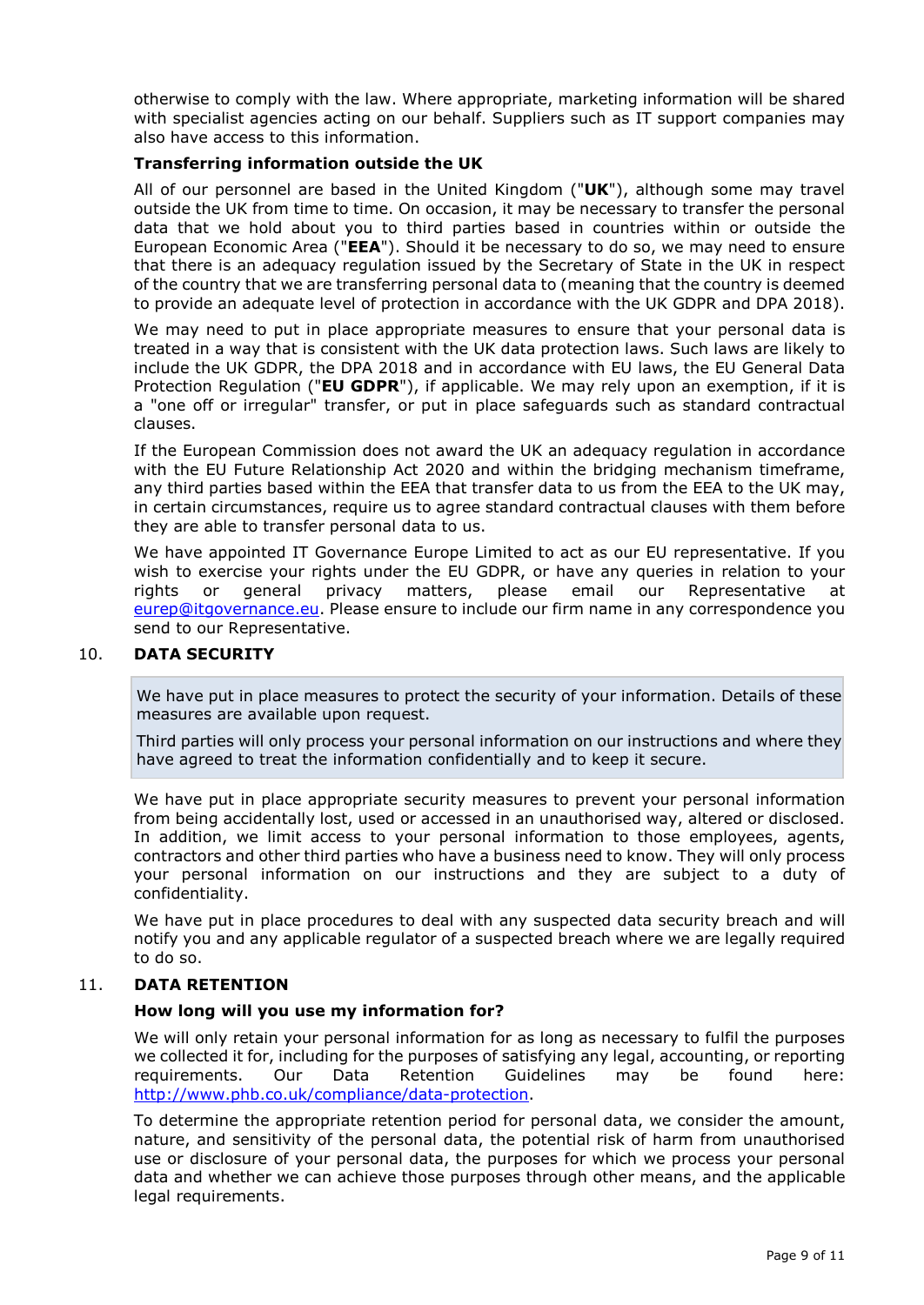In some circumstances we may anonymise your personal information so that it can no longer be associated with you, in which case we may use such information without further notice to you.

For the purposes of providing legal services, we will retain personal data belonging to clients in physical and electronic form for the period set out in our Data Retention Guidelines and/or correspondence. Thereafter, it will be destroyed/deleted save for some basic information, which will usually include our client's name and address and a brief description of the matter we were contacted about. We will in any event retain information for regulatory and professional reasons, including the need for us to be able to:

- respond to any questions, complaints or claims;
- check for any conflict of interest or confidentiality issues which might arise;
- demonstrate that we treated people fairly; and
- keep records required by the law or our regulators.

For the purposes of preventing money laundering and terrorist financing, we will keep clients' identification and proof of address documents and relevant due diligence material for the same period as any files relating to matters on which we have been instructed. We usually keep original documents or certified copies.

If you would like us to send you marketing information, we will keep your contact details on our marketing list until you tell us that you no longer wish to receive this.

Please refer to our Data Retention Guidelines for information about how long we keep different kinds of data.

Upon the expiry of any retention period, data will be deleted or destroyed without further notice. We will not, of course, destroy any items which belong to a client and which we have been asked to return or deposit in safe custody.

### 12. **RIGHTS OF ACCESS, CORRECTION, ERASURE, AND RESTRICTION**

#### **Your duty to inform us of changes**

It is important that the personal information we hold about you is accurate and current. Please keep us informed if your personal information changes during your relationship with us.

### **Your rights in connection with personal information**

Under certain circumstances, by law you have the right to:

- request access to your personal information (commonly known as a "data subject access request"). This enables you to receive a copy of the personal information we hold about you and to check that we are lawfully processing it;
- request correction of the personal information that we hold about you. This enables you to have any incomplete or inaccurate information we hold about you corrected;
- request the erasure of your personal information. This enables you to ask us to delete or remove personal information where there is no good reason for us continuing to process it. You also have the right to ask us to stop processing personal information where we are relying on a legitimate interest and there is something about your particular situation which makes you want to object to processing on this ground;
- request the restriction of processing of your personal information. This enables you to ask us to suspend the processing of personal information about you, for example if you want us to establish its accuracy or the reason for processing it; and
- request the transfer of your personal information to another party.

This is not a comprehensive list of your rights and further information is available from the Information Commissioner's Office, whose contact details are set out below. You are also entitled to discuss your rights with an independent solicitor.

If you want to review, verify, correct or request erasure of your personal information, object to the processing of your personal data, or request that we transfer a copy of your personal